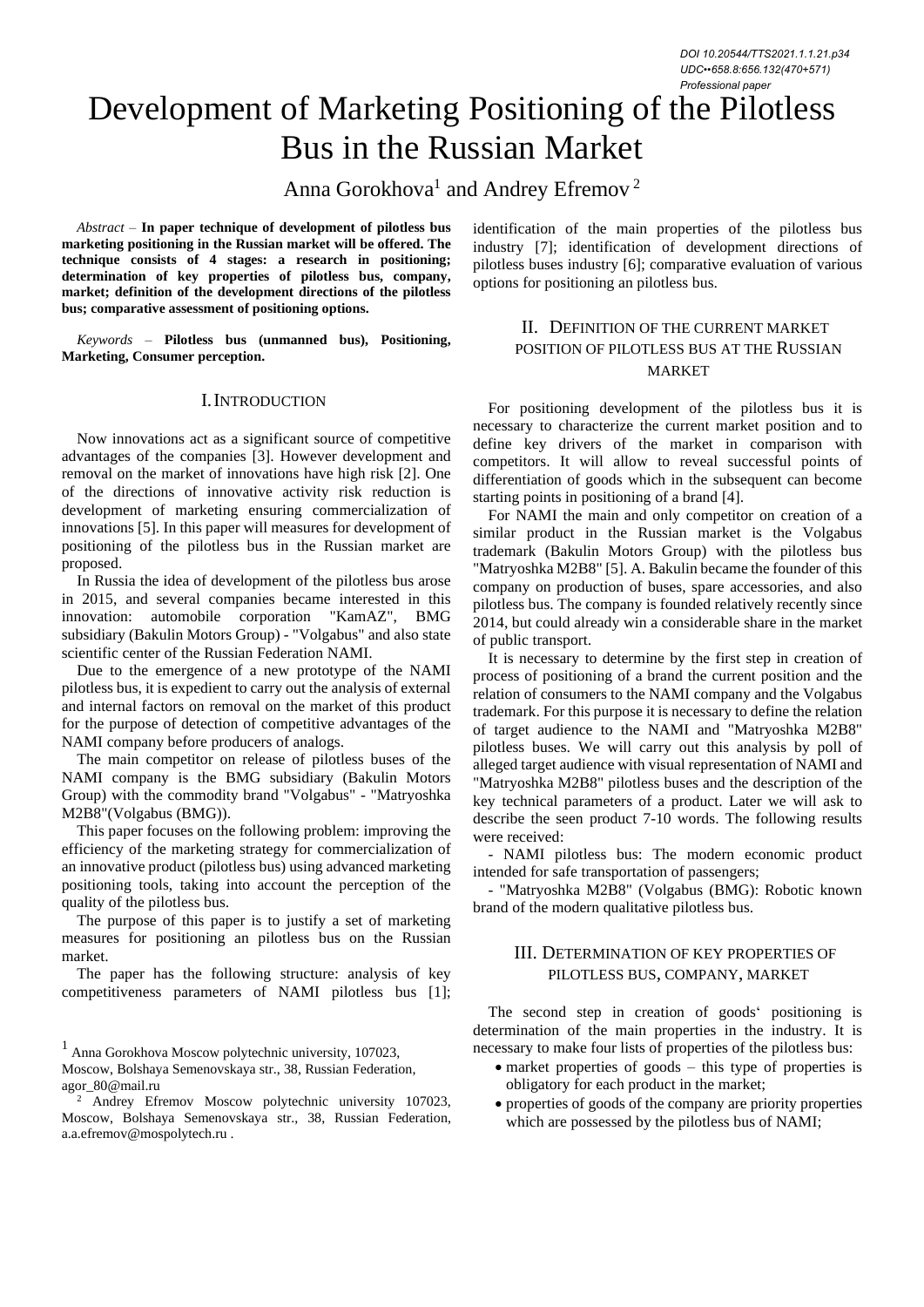- properties of goods of the competitor are priority properties which are possessed by the "Matryoshka M2B8" pilotless bus;
- properties from consumers are the main characteristics of a product which are priority for target audience.

Let's define the realized need for purchase of pilotless bus (Table 1).

TABLE I DEFINITION OF REALIZATION OF BASIC NEEDS OF THE CLIENT LIPON PURCHASE OF THE PILOTLESS BUS

| Properties of goods<br>in the market                                   | Requirement                                       |
|------------------------------------------------------------------------|---------------------------------------------------|
| Design                                                                 | Esthetic requirement, need for<br>beauty          |
| Low cost                                                               | Economic investment                               |
| Modular platform                                                       | Multipurpose applicability                        |
| Independent<br>operation                                               | Main technical base                               |
| Existence of<br>modifications                                          | Multipurpose applicability                        |
| Passenger capacity                                                     | Efficiency of invested funds                      |
| Safety                                                                 | Need for safety                                   |
| Service                                                                | Need for the loyal attitude<br>towards the buyer  |
| Quality                                                                | Need for safety                                   |
| Multipurpose<br>equipment                                              | Main technical base                               |
| Comfort                                                                | Efficiency of invested funds                      |
| Operation of the car<br>in severe weather<br>conditions                | Multipurpose applicability                        |
| Accumulator charge<br>time                                             | Main technical base                               |
| Fast reaction to<br>breakage                                           | Efficiency of invested funds                      |
| Course stock                                                           | Main technical base                               |
| Existence of<br>equipment for<br>persons with limited<br>opportunities | Multipurpose applicability,<br>social requirement |
| Maximum speed of<br>the movement                                       | Efficiency of invested funds                      |
| Loading capacity                                                       | Main technical base                               |

*It is developed by authors*

Further it is necessary to analyze, how it is possible to improve the NAMI pilotless bus before his competitor. The following directions of improvement of the pilotless bus were revealed:

- For excursions: Introduction of a system of the audio-guide (for foreign citizens the translation of information by means of the built-in earphones near each seat);

- Equipment by the solar battery, as additional charge of energy;

- Introduction of a system of the wireless Internet (Wi-Fi).

After definition of possible improvement of a product it is necessary to define the possible problems interfering purchase of the pilotless bus. For this purpose we will answer three key questions:

- 1. How do competitors solve these problems?
- 2. Whether is there an opportunity to take the leading position at the solution of this problem of your company?
- 3. Whether will there be for the target consumer a solution of this problem significant?

In Table 2 it is representable the received results.

| TABLE II                                          |
|---------------------------------------------------|
| VERSIONS OF THE SOLUTION OF NEEDS OF THE CONSUMER |
|                                                   |

| Requirements<br>and problems<br>of target<br>audience | Do the<br>current<br>players of<br>the<br>market<br>solve this<br>problem? | Whether<br>leadership<br>in a<br>solution is<br>possible? | Whether can<br>be a<br>differentiation<br>point? |
|-------------------------------------------------------|----------------------------------------------------------------------------|-----------------------------------------------------------|--------------------------------------------------|
| Emergence of                                          |                                                                            |                                                           |                                                  |
| sudden                                                | yes                                                                        | yes                                                       | yes                                              |
| obstacles                                             |                                                                            |                                                           |                                                  |
| Quick response                                        |                                                                            |                                                           |                                                  |
| to road                                               | yes                                                                        | no                                                        | no                                               |
| accident                                              |                                                                            |                                                           |                                                  |
| Responsibility                                        |                                                                            |                                                           |                                                  |
| for incident                                          | no                                                                         | yes                                                       | yes                                              |
| Small                                                 |                                                                            |                                                           |                                                  |
| passenger                                             | no                                                                         | yes                                                       | yes                                              |
| capacity                                              |                                                                            |                                                           |                                                  |
| Existence of                                          |                                                                            |                                                           |                                                  |
| security aids                                         | no                                                                         | yes                                                       | yes                                              |
| for children                                          |                                                                            |                                                           |                                                  |

*It is developed by authors*

Thus, it follows from Table 2 that the promising directions for improving the pilotless bus are the following: the possibility of resolving sudden difficulties, responsibility for the incident, low passenger capacity and the availability of safety equipment for children.

## IV. DEFINITION OF THE DEVELOPMENT DIRECTIONS OF THE PILOTLESS BUS

Having defined differentiation points in versions of the solution of need of the consumer, it is expedient to find such points of differentiation which will promote use of the NAMI pilotless bus in some concrete situation.

It seems advisable to search for points of differentiation of an unmanned bus by several components: conditions of use of this product (Table 3); prospect of achieving leadership positions on specific market properties (Table 4); promising development of unique properties of the product (Table 5).

Table 3 shows that NAMI competitors are not interested in the aspect of using unmanned buses in winter conditions, but this is important for Russia: in many territories, winter lasts more than six months; NAMI competitors are not currently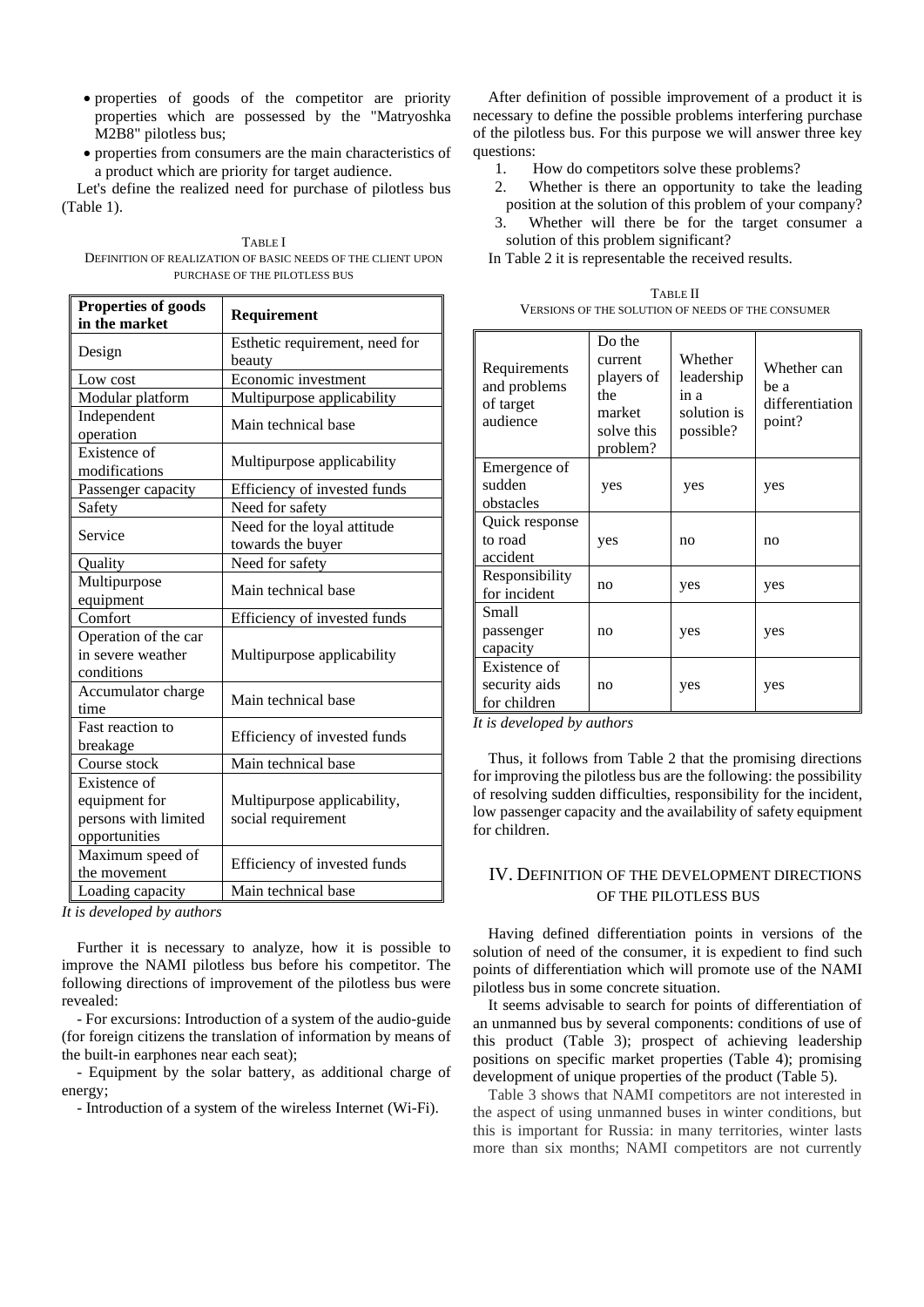considering projects for the use of unmanned buses as infrastructure elements (airports, campus territories, etc.).

TABLE III SIGNS OF DIFFERENTIATION OF THE PILOTLESS BUS DEPENDING ON THE CONDITIONS OF ITS USE

| Method and<br>situation of<br>emergence of<br>requirement / use<br>of goods                                                                            | Whether competitors<br>can solve the need for<br>each situation in the<br>best way?     | Whether can<br>be a<br>differentiation<br>point? |
|--------------------------------------------------------------------------------------------------------------------------------------------------------|-----------------------------------------------------------------------------------------|--------------------------------------------------|
| Use of pilotless<br>transport in winter<br>conditions                                                                                                  | no                                                                                      | yes                                              |
| Transportation of<br>passengers at the<br>big airports                                                                                                 | This application is not<br>considered by the<br>competitor                              | yes                                              |
| Transportation of<br>employees in large<br>enterprises                                                                                                 | Is not present / the<br>solution of<br>requirement is<br>identical among<br>competitors | no                                               |
| Transportation of<br>passengers in large<br>hospital complexes                                                                                         | This application is not<br>considered by the<br>competitor                              | yes                                              |
| Transportation of<br>passengers across<br>public roads                                                                                                 | yes                                                                                     | no                                               |
| The large<br>educational<br>institutions having<br>the isolated<br>territory with a<br>large number of<br>buildings and<br>constructions<br>(campuses) | This application is not<br>considered by the<br>competitor                              | yes                                              |
| Theme parks<br>(amusement parks,<br>zoos, etc.)                                                                                                        | This application is not<br>considered by the<br>competitor                              | yes                                              |

*It is developed by authors*

TABLE IV OPTION OF LEADERSHIP IN MARKET PROPERTIES

| Market<br>properties of<br>goods | Whether will be<br>valuable to the<br>consumer if the<br>product carries<br>out this property<br>best of all? | Whether<br>there are<br>goods<br>realizing this<br>property it is<br>the best of<br>all? | Differen-<br>tiation<br>point |
|----------------------------------|---------------------------------------------------------------------------------------------------------------|------------------------------------------------------------------------------------------|-------------------------------|
| Low cost                         | yes                                                                                                           | no                                                                                       | yes                           |
| Passenger<br>capacity            | yes                                                                                                           | no                                                                                       | yes                           |
| Safety                           | yes                                                                                                           | no                                                                                       | yes                           |
| Ouality                          | yes                                                                                                           | yes                                                                                      | no                            |

| <b>Fast reaction</b>                | yes | no  | yes |
|-------------------------------------|-----|-----|-----|
| to breakage                         |     |     |     |
| Maximum<br>speed of the<br>movement | yes | no  | yes |
| Loading<br>capacity                 | yes | yes | no  |

*It is developed by authors*

Table 4 shows that it is realistic to achieve leadership positions on a number of market properties: low cost, passenger capacity, safety, the ability to quickly repair and high speed.

| <b>TABLE V</b>                                            |
|-----------------------------------------------------------|
| POSITIONING OPTION ON UNIQUE CHARACTERISTICS OF PILOTLESS |
| BUS                                                       |

| Unique<br>properties of a<br>product                                      | Whether have value<br>for target audience? | Differentiation<br>point |
|---------------------------------------------------------------------------|--------------------------------------------|--------------------------|
| Operation of<br>the car in<br>severe<br>weather<br>conditions             | yes                                        | yes                      |
| Existence of<br>equipment for<br>persons with<br>limited<br>opportunities | yes                                        | yes                      |

*It is developed by authors*

Table 5 confirms that the unique properties of the product can also form the basis of its market positioning, since they are of high importance to the target audience.

## V. COMPARATIVE ASSESSMENT OF POSITIONING **OPTIONS**

Thus, having carried out the detailed analysis on positioning of goods in the market, with definition of differentiation points we will consolidate the obtained data in one Table 6, and by means of an expert method of estimates (survey of 132 automotive executives), based on the allocated points of differentiation of goods, we will define the importance of the marked-out criteria for target audience. This work is carried out not only for definition of mainly significant positions of goods, but also for identification of a further vector of development of the NAMI pilotless bus.

TABLE VI ASSESSMENT OF OPTIONS OF PRIORITY PROPERTIES OF POSITIONING OF THE PILOTLESS BUS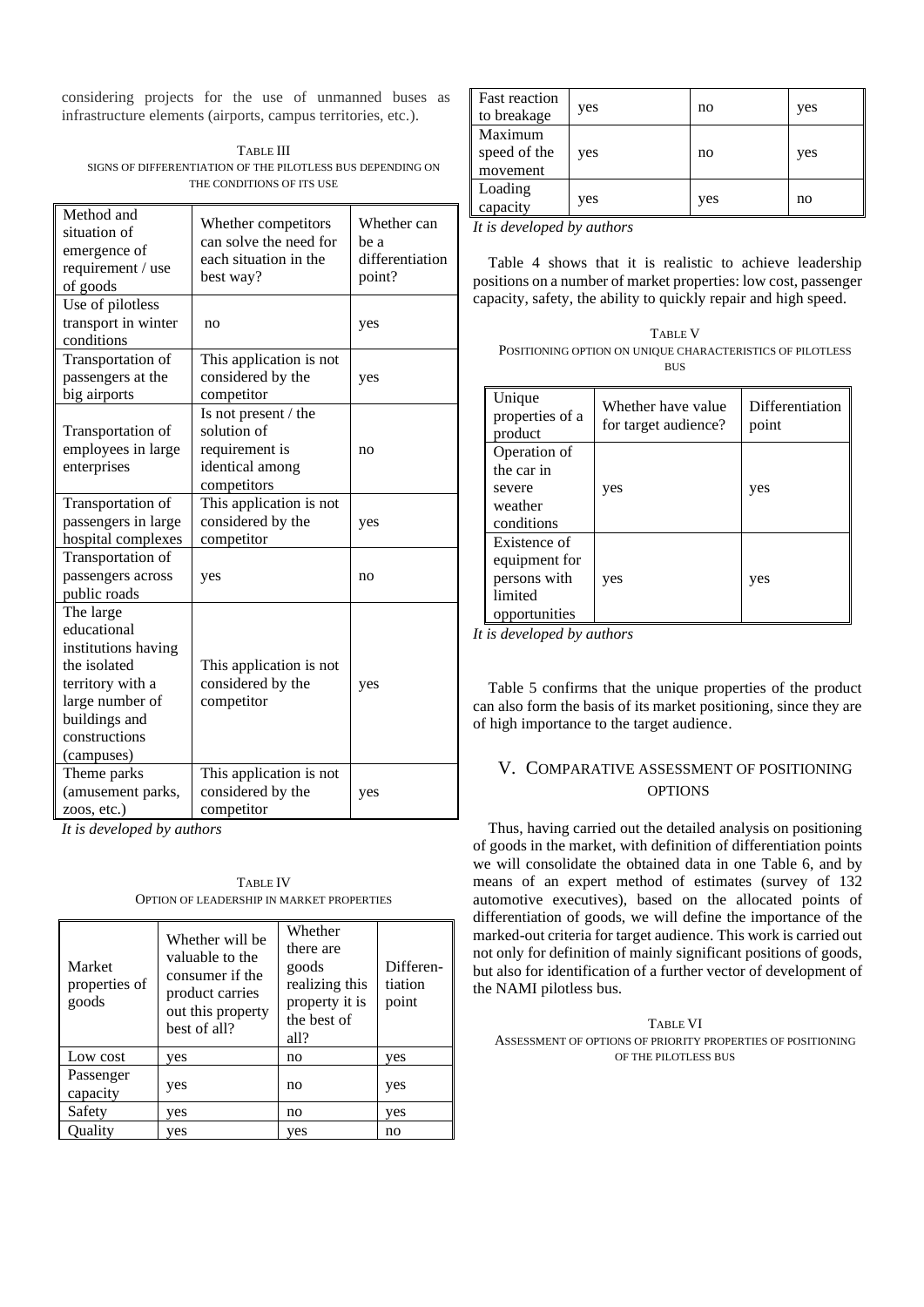|                                                        |                |                |                   |                |                                        |                                  |                    | of buildings             |                |
|--------------------------------------------------------|----------------|----------------|-------------------|----------------|----------------------------------------|----------------------------------|--------------------|--------------------------|----------------|
|                                                        |                |                |                   |                | ದ                                      |                                  |                    | and                      |                |
|                                                        |                |                |                   |                |                                        |                                  |                    | constructions            |                |
|                                                        |                |                |                   |                |                                        |                                  |                    | (campuses)               |                |
|                                                        |                |                |                   |                |                                        |                                  |                    | <b>Market properties</b> |                |
| Properties<br>situations                               | Trust          | may term       | <b>Jniqueness</b> | Memorability   | properties of<br>Emphasizes<br>product | arget audience<br>Meets needs of | <b>Total point</b> | Low cost                 | 3              |
|                                                        |                |                |                   |                |                                        |                                  |                    |                          | 3              |
| Options of improvement of commodity category           |                |                |                   |                |                                        |                                  |                    | Safety                   |                |
| Introduction                                           |                |                |                   |                |                                        |                                  |                    | Fast reaction            | 3              |
| of a system of                                         |                |                |                   |                |                                        |                                  |                    | to breakage              |                |
| the audio-                                             |                |                |                   |                |                                        |                                  |                    | Maximum                  |                |
| guide (for                                             |                |                |                   |                |                                        |                                  |                    | speed of the             | $\overline{2}$ |
| foreign<br>citizens the                                |                |                |                   |                |                                        |                                  |                    | movement                 |                |
|                                                        | $\overline{2}$ | 3              | 3                 | 3              | 1                                      | $\overline{2}$                   | 14                 | Unique properties of     |                |
| translation of                                         |                |                |                   |                |                                        |                                  |                    | Operation of             |                |
| information by                                         |                |                |                   |                |                                        |                                  |                    | the car in               | $\overline{2}$ |
| means of the                                           |                |                |                   |                |                                        |                                  |                    | severe weather           |                |
| built-in                                               |                |                |                   |                |                                        |                                  |                    | conditions               |                |
| earphones                                              |                |                |                   |                |                                        |                                  |                    | Existence of             |                |
| near each seat)                                        |                |                |                   |                |                                        |                                  |                    | equipment for            |                |
| Equipment by                                           |                |                |                   |                |                                        |                                  |                    | persons with             | 3              |
| the solar                                              |                |                |                   |                |                                        |                                  |                    | limited                  |                |
| battery, as                                            | $\overline{2}$ | 3              | 3                 | $\overline{c}$ | 1                                      | $\overline{2}$                   | 13                 | opportunities            |                |
| additional                                             |                |                |                   |                |                                        |                                  |                    | It is developed by au.   |                |
| charge of                                              |                |                |                   |                |                                        |                                  |                    |                          |                |
| energy                                                 |                |                |                   |                |                                        |                                  |                    | For carrying out t       |                |
| Requirements and problems of target audience           |                |                |                   |                |                                        |                                  |                    | and identification of    |                |
| Emergence of                                           |                |                |                   |                |                                        |                                  |                    | the pilotless bus the g  |                |
| sudden                                                 | $\overline{2}$ | 3              | 1                 | 1              | $\overline{2}$                         | $\overline{c}$                   | 11                 | of the revealed prope    |                |
| obstacles                                              |                |                |                   |                |                                        |                                  |                    | and it is offered to e   |                |
| Responsibility                                         | 3              | $\overline{2}$ | 2                 | 2              | 2                                      | 3                                | 14                 | scale. By results of p   |                |
| for incident                                           |                |                |                   |                |                                        |                                  |                    | the greatest number      |                |
| Passenger                                              | $\mathbf{1}$   | 3              | $\mathfrak{2}$    | $\overline{c}$ | 3                                      | 3                                | 14                 | effective and importa    |                |
| capacity                                               |                |                |                   |                |                                        |                                  |                    | bus. Properties which    |                |
| Existence of                                           |                |                |                   |                |                                        |                                  |                    | can become for the co    |                |
| security aids                                          | 3              | 3              | 3                 | $\overline{c}$ | $\overline{c}$                         | 3                                | 16                 | improvement.             |                |
| for children                                           |                |                |                   |                |                                        |                                  |                    | Thus, the main prio      |                |
| Method and situation of emergence of requirement / use |                |                |                   |                |                                        |                                  |                    | to possess are:          |                |
| of goods                                               |                |                |                   |                |                                        |                                  |                    | • Existence of a         |                |
| Use of                                                 |                |                |                   |                |                                        |                                  |                    | citizens the tra         |                |
| pilotless                                              |                |                |                   |                |                                        |                                  |                    | built-in earphor         |                |
| transport in                                           | $\overline{2}$ | 3              | $\overline{2}$    | $\mathbf{1}$   | 1                                      | $\overline{c}$                   | 11                 | excursion trips;         |                |
| winter                                                 |                |                |                   |                |                                        |                                  |                    | • Existence of see       |                |
| conditions                                             |                |                |                   |                |                                        |                                  |                    | · Use of the p           |                |
| Transportation                                         |                |                |                   |                |                                        |                                  |                    | institutions hav         |                |
| of passengers                                          |                |                |                   |                |                                        |                                  |                    | number of build          |                |
| at the big                                             | $\overline{2}$ | $\overline{c}$ | 3                 | $\overline{c}$ | 1                                      | 2                                | 12                 | • Low cost and sa        |                |
| airports                                               |                |                |                   |                |                                        |                                  |                    | $\bullet$ Existence of   |                |
| Transportation                                         |                |                |                   |                |                                        |                                  |                    |                          |                |
| of passengers                                          |                |                |                   |                |                                        |                                  |                    | opportunities.           |                |
| in large                                               | 3              | 2              | 3                 | $\overline{c}$ | 1                                      | 2                                | 13                 |                          |                |
| hospital                                               |                |                |                   |                |                                        |                                  |                    |                          |                |
|                                                        |                |                |                   |                |                                        |                                  |                    |                          |                |
| complexes                                              |                |                |                   |                |                                        |                                  |                    | In this paper the        |                |
| The large                                              |                |                |                   |                |                                        |                                  |                    | positioning of the pile  |                |
| educational                                            |                |                |                   |                |                                        |                                  |                    | The technique consi      |                |
| institutions                                           |                |                |                   |                |                                        |                                  |                    | situation in positio     |                |
| having the                                             | 3              | 3              | 3                 | $\overline{c}$ | $\mathbf{1}$                           | $\overline{c}$                   | 14                 | consumers; determin      |                |
| isolated                                               |                |                |                   |                |                                        |                                  |                    | market; definition of    |                |
| territory with a                                       |                |                |                   |                |                                        |                                  |                    | comparative assessm      |                |
| large number                                           |                |                |                   |                |                                        |                                  |                    |                          |                |

| of buildings                   |                |   |                |                |                |   |    |
|--------------------------------|----------------|---|----------------|----------------|----------------|---|----|
| and                            |                |   |                |                |                |   |    |
| constructions                  |                |   |                |                |                |   |    |
| (campuses)                     |                |   |                |                |                |   |    |
| Market properties of goods     |                |   |                |                |                |   |    |
| Low cost                       | 3              | 2 | 2              | 3              | 3              | 3 | 16 |
| Safety                         | 3              | 3 | $\overline{2}$ | $\overline{2}$ | 3              | 3 | 16 |
| Fast reaction                  | 3              | 2 | $\overline{c}$ | 2              | $\overline{2}$ | 3 | 14 |
| to breakage                    |                |   |                |                |                |   |    |
| Maximum                        |                |   |                |                |                |   |    |
| speed of the                   | $\overline{c}$ | 2 | 1              | 2              | 3              | 3 | 13 |
| movement                       |                |   |                |                |                |   |    |
| Unique properties of a product |                |   |                |                |                |   |    |
| Operation of                   |                |   |                |                |                |   |    |
| the car in                     | $\overline{c}$ | 3 | $\overline{c}$ | 1              |                | 2 | 11 |
| severe weather                 |                |   |                |                | 1              |   |    |
| conditions                     |                |   |                |                |                |   |    |
| Existence of                   |                |   |                |                |                |   |    |
| equipment for                  |                |   |                |                |                |   |    |
| persons with                   | 3              | 3 | 3              | 3              | 2              | 3 | 17 |
| limited                        |                |   |                |                |                |   |    |
| opportunities                  |                |   |                |                |                |   |    |
| $\sim$ $\sim$ $\sim$           |                |   |                |                |                |   |    |

*It is developed by authors*

he final analysis of positioning of goods the priority directions of development of the proup of target consumers to whom the list erties of goods was submitted was invited, stimate each parameter on three to a ball oll of the concept (property) which gained of points are for the consumer the most ent when choosing purchase of the pilotless is gained least of all points by results of poll ompany a vector for their development and

ority properties which the pilotless bus has

- system of the audio-guide (for foreign nslation of information by means of the here near each seat) for pilotless buses on
- eurity aids for children;
- bilotless bus in large the educational ving the isolated territory with a large lings and constructions (campuses);
- afety of the incorporeal bus;
- equipment for persons with limited

### VI. CONCLUSION

technique of development of marketing potless bus in the Russian market is offered. ists of 4 stages: a research of an initial ning of goods and its perception by ation of key properties of goods, company, if the directions of development of goods; ent of various options of positioning of the